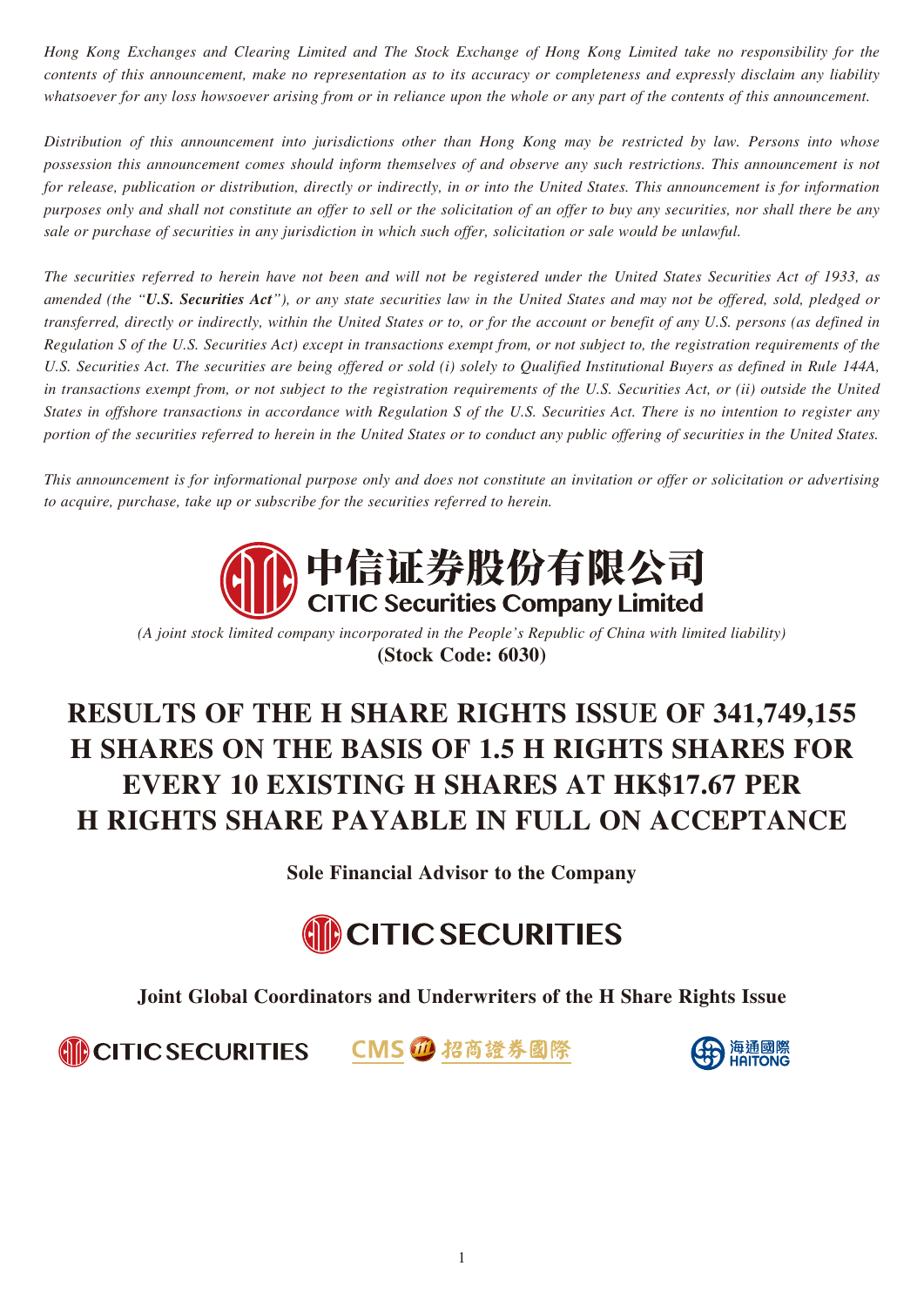Reference is made to the prospectus of CITIC Securities Company Limited (the "**Company**") dated 9 February 2022 in relation to the H Share Rights Issue (the "**H Share Rights Issue Prospectus**"). Unless otherwise defined herein, capitalised terms and expressions used in this announcement shall have the same meaning as those defined in the H Share Rights Issue Prospectus.

## **RESULTS OF THE H SHARE RIGHTS ISSUE**

The Board is pleased to announce that all conditions precedent under the Underwriting Agreement had been fulfilled and the H Share Rights Issue had become unconditional at 5:00 p.m. on Thursday, 24 February 2022.

As at 4:00 p.m. on Wednesday, 23 February 2022, being the latest time for acceptance of and payment for H Rights Shares and application and payment for excess H Rights Shares, a total of 41 valid acceptances and applications had been received for a total of 1,189,995,484 H Rights Shares, which comprise:

- (i) a total of 25 valid acceptances of provisional allotments under the Provisional Allotment Letters in respect of 325,650,615 H Rights Shares, representing approximately 95.29% of the total number of the H Rights Shares available for subscription under the H Share Rights Issue; and
- (ii) a total of 16 valid applications for excess H Rights Shares under the Excess Application Forms in respect of 864,344,869 H Rights Shares, representing approximately 252.92% of the total number of the H Rights Shares available for subscription under the H Share Rights Issue.

In aggregate, the valid acceptances and applications represented approximately 348.21% of the total number of 341,749,155 H Rights Shares available for subscription under the H Share Rights Issue.

Pursuant to the undertaking made by CITIC Limited, CITIC Limited has subscribed for 56,400,000 H Rights Shares provisionally allotted to it. CITIC Limited has also made application for excess H Rights Shares under the Excess Application Form in respect of 102,635,711 H Rights Shares, while the final number of the excess H Rights Shares to be allotted to it shall be subject to the results of allotment made by the Company in accordance with the basis of allotment for the excess H Rights Shares.

According to the above-mentioned subscription results, the H Share Rights Issue was oversubscribed by 848,246,329 H Rights Shares, representing approximately 248.21% of the total number of the H Rights Shares available for subscription under the H Share Rights Issue.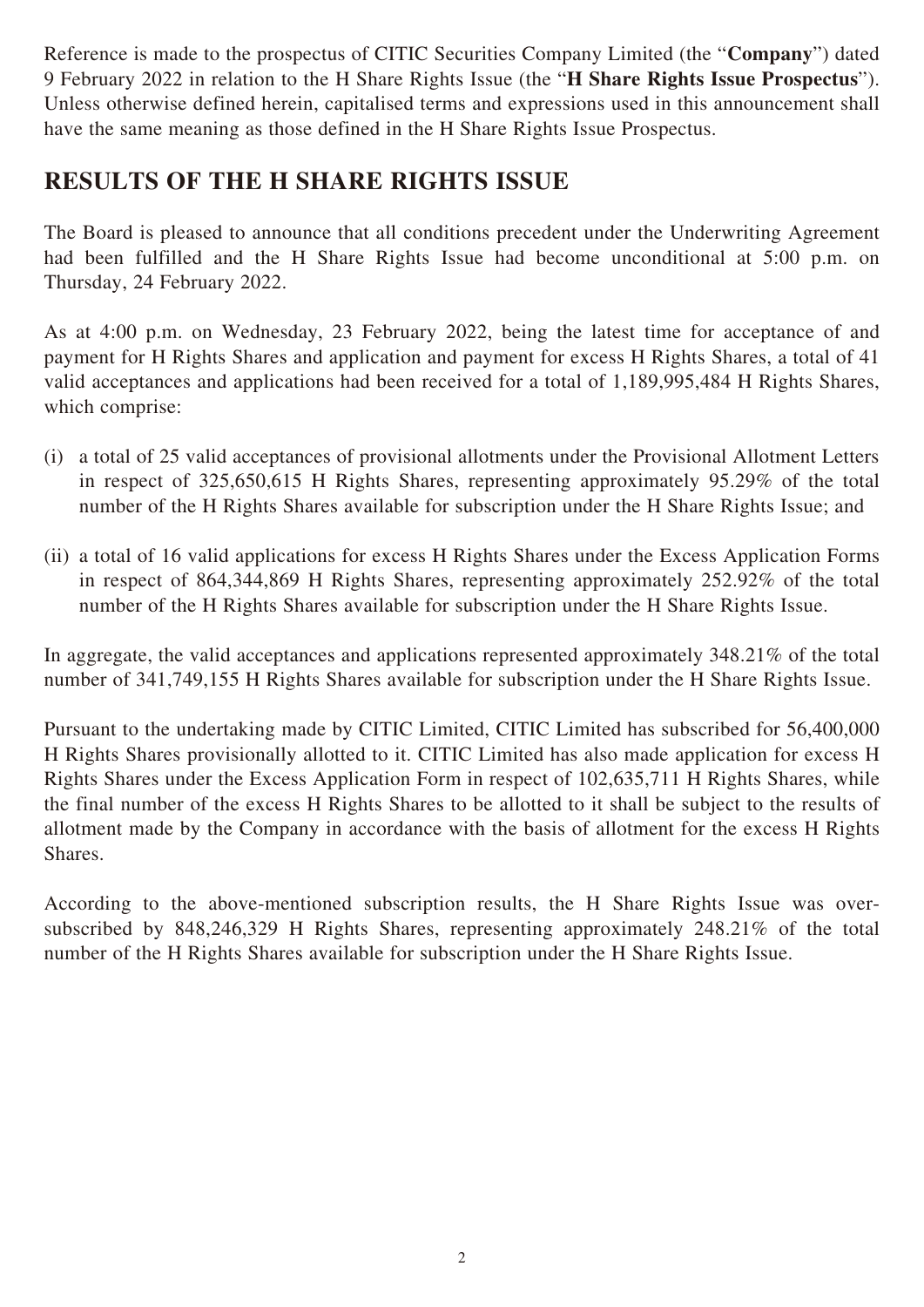# **EXCESS APPLICATIONS**

As set out in the H Share Rights Issue Prospectus, the Board will allocate the excess H Rights Shares at its sole and absolute discretion on a fair and equitable basis. All excess H Rights Shares will be allocated to Qualified H Shareholders (other than the PRC Southbound Trading Investors) who have applied for excess H Rights Shares on a *pro rata* basis with reference to their number of excess H Rights Shares applied for. No reference will be made to H Rights Shares comprised in applications by provisional allotment letter or the existing number of H Shares held by the Qualified H Shareholders. No preference will be given to topping-up odd lots to whole board lots. There is no guarantee that Qualified H Shareholders with odd lots of H Rights Shares will be topped up to whole board lots pursuant to their applications for excess H Rights Shares.

Based on the number of valid acceptances of provisional allotments under the Provisional Allotment Letters mentioned above, 16,098,540 H Rights Shares, representing approximately 4.71% of the total number of H Rights Shares available for subscription under the H Share Rights Issue, were available for excess application under the Excess Application Forms.

As the number of H Rights Shares available for excess application under the Excess Application Forms was insufficient to satisfy all valid applications for a total number of 864,344,869 excess H Rights Shares under the Excess Application Forms, all of the 16,098,540 H Rights Shares have been allocated to those Qualified H Shareholders who applied for excess H Rights Shares on a *pro rata basis* of approximately 1.86% with reference to the number of excess H Rights Shares applied for under each application. The Board is of the opinion that the above-mentioned basis of allotment is fair and reasonable to the Qualified H Shareholders who have applied for excess H Rights Shares under each application.

#### **UNDERWRITING AGREEMENT**

As all the conditions precedent under the Underwriting Agreement had been fulfilled and the Underwriting Agreement was not terminated by the Joint Global Coordinators prior to the Latest Time for Termination, the Underwriting Agreement had become unconditional at 5:00 p.m. on Thursday, 24 February 2022. As the H Rights Shares were over-subscribed, the Underwriters' obligations under the Underwriting Agreement have been fully discharged.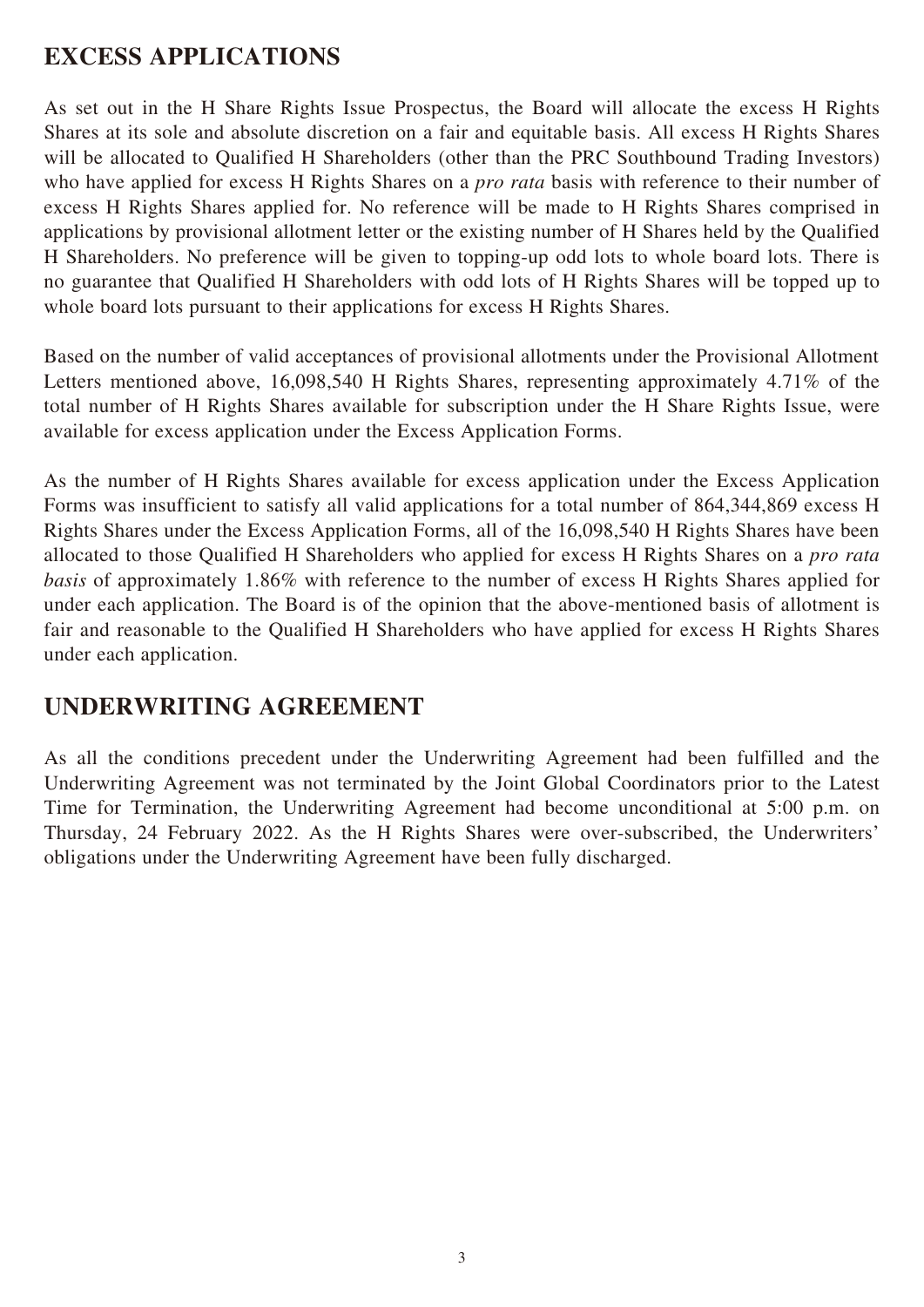# **SHAREHOLDING STRUCTURE OF THE COMPANY**

To the best knowledge of the Directors, the shareholding structure of the Company immediately before the commencement and immediately following the completion of the Rights Shares are set out as follows:

|                                     |                                      |               |                      |                                      | Approximate         |
|-------------------------------------|--------------------------------------|---------------|----------------------|--------------------------------------|---------------------|
|                                     |                                      |               |                      |                                      | percentage of       |
|                                     | Number of issued                     |               |                      | Number of                            | the total number    |
|                                     | <b>Shares immediately</b>            | Approximate   |                      | <b>issued Shares</b>                 | of issued Shares    |
|                                     | before the                           | percentage    | Number of            | immediately                          | immediately         |
|                                     | commencement of                      | of the total  | <b>Shares</b> issued | following the                        | following the       |
|                                     | the Rights Issue (as                 | number of     | under the            | completion of the                    | completion of the   |
| <b>Class of Shares</b>              | at 12 January $2022$ )               | issued Shares | <b>Rights Issue</b>  | <b>Rights Issue</b>                  | <b>Rights Issue</b> |
| <b>A</b> Shares                     |                                      |               |                      |                                      |                     |
| <b>CITIC Corporation Limited</b>    | $1,999,695,746^{(note\ 1)}$          | 15.47%        | 299,954,362          | $2,299,650,108^{(note\ 6)}$          | 15.52%              |
| <b>Yuexiu Financial Holdings</b>    | $265,352,996^{(note 2)}$             | $2.05\%$      | 39,802,949           | $305,155,945^{(note 6)}$             | 2.06%               |
| Financial Holdings Limited          | $544,514,633^{(\overline{note\ 3})}$ | 4.21%         | 81,677,195           | $626,191,828^{(\overline{note\ 6})}$ | 4.23%               |
| <b>ZHANG Youjun</b>                 | $374^{(note 4)}$                     | $0.000003\%$  | 56                   | $430^{(note\ 6)}$                    | 0.000003%           |
| Other core connected persons of the | $2,071,958^{(note 5)}$               | 0.02%         | 310,794              | $2,382,752^{(note\ 6)}$              | 0.02%               |
| Company (directors, supervisors     |                                      |               |                      |                                      |                     |
| or chief executives of certain      |                                      |               |                      |                                      |                     |
| subsidiaries of the Company)        |                                      |               |                      |                                      |                     |
| Public A Shareholders               | 7,836,812,622                        | 60.62%        | 1,130,276,289        | 8,967,088,911                        | 60.50%              |
| <b>Total number of A Shares</b>     | 10,648,448,329                       | 82.38%        | 1,552,021,645        | 12,200,469,974                       | 82.32%              |
| <b>H</b> Shares                     |                                      |               |                      |                                      |                     |
| <b>Total number of H Shares</b>     | 2,278,327,700                        | 17.62%        | 341,749,155          | 2,620,076,855                        | 17.68%              |
| <b>Total</b>                        | 12,926,776,029                       | $100.00\%$    | 1,893,770,800        | 14,820,546,829                       | 100.00%             |

*Notes:*

- 1. As at 12 January 2022, CITIC Corporation Limited directly held 1,999,695,746 A Shares, and its ultimate controlling shareholder is CITIC Group.
- 2. As at 12 January 2022, Yuexiu Financial Holdings (the sole shareholder of Financial Holdings Limited) directly held 265,352,996 A Shares, and its ultimate controlling shareholder is Yuexiu Holdings Limited.
- 3. As at 12 January 2022, Financial Holdings Limited directly held 544,514,633 A Shares, and its ultimate controlling shareholder is Yuexiu Holdings Limited.
- 4. As at 12 January 2022, Mr. ZHANG Youjun, the Chairman and an executive Director of the Company, directly held 374 A Shares.
- 5. As known to the Company, as at 12 January 2022, a total of 2,071,958 A Shares were held by directors, supervisors or chief executives of certain subsidiaries of the Company.
- 6. For the purpose of illustrating the impact of the Rights Issue on the shareholding structure and public float of the Company only and based on the assumption that no other changes in the number of A Shares held by each of CITIC Corporation Limited, Yuexiu Financial Holdings, Financial Holdings Limited, Mr. ZHANG Youjun and other core connected persons of the Company occurs during the period from the date of this announcement to the date of issue of the H Rights Shares.

Upon completion of the Rights Issue, the Company still meets the public float requirements under Rule 8.08 of the Hong Kong Listing Rules and the requirements for minimum public float (i.e. 10.70%) as set out in the waiver granted by the Hong Kong Stock Exchange at the time of the listing of the H Shares.